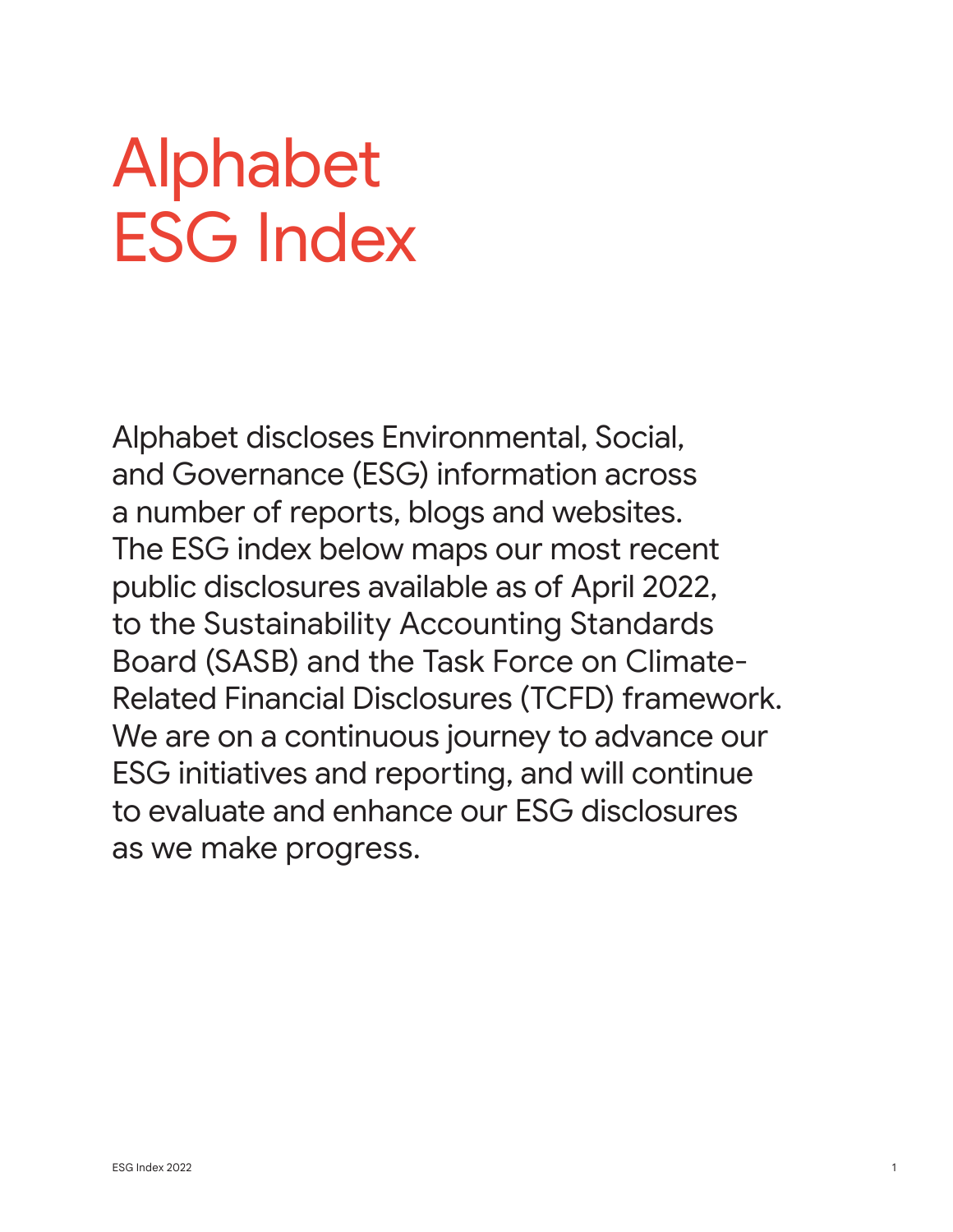### SASB Index

Our Index references SASB's industry standards for Internet Media & Services ("IM"), our identified primary industry, and includes select metrics from industry standards Software & IT Services ("SI") and Hardware ("HW") to better align with our business. In certain instances, we have not reported the specific metrics suggested by SASB, and instead point to disclosures describing how we evaluate and manage these matters within our business.

| Topic                                                                   | Code                         | <b>Metric</b>                                                                                                                                                     | <b>Alphabet's Related Disclosures</b>                                                                                                           |
|-------------------------------------------------------------------------|------------------------------|-------------------------------------------------------------------------------------------------------------------------------------------------------------------|-------------------------------------------------------------------------------------------------------------------------------------------------|
| Environmental<br>Footprint of<br>Hardware                               | TC-IM-130a.1<br>TC-SI-130a.1 | (1) Total energy consumed, (2) percentage<br>grid electricity, (3) percentage renewable                                                                           | 2021 Environmental Report<br>(see Our Operations - Energy, pg. 11)                                                                              |
| Infrastructure                                                          | TC-IM-130a.2<br>TC-SI-130a.2 | (1) Total water withdrawn, (2) total water<br>consumed, percentage of each in regions with<br>High or Extremely High Baseline Water Stress                        | 2021 Environmental Report<br>(see Our Operations - Water, pg.11)                                                                                |
|                                                                         | TC-IM-130a.3<br>TC-SI-130a.3 | Discussion of the integration of environmental<br>considerations into strategic planning for data<br>center needs                                                 | 2020 Environmental Report<br>(see Designing Efficient Data Centers, pg. 20-28)                                                                  |
|                                                                         |                              |                                                                                                                                                                   |                                                                                                                                                 |
| Data Privacy,<br>Advertising<br>Standards &<br>Freedom of<br>Expression | TC-IM-220a.1<br>TC-SI-220a.1 | Description of policies and practices relating to<br>behavioral advertising and user privacy                                                                      | <b>Safety Center</b><br><b>Ads and Data</b><br>How we Make Money with Advertising<br><b>Privacy Policy</b><br><b>Privacy Notice-Family Link</b> |
|                                                                         | TC-IM-220a.2<br>TC-SI-220a.2 | Number of users whose information is used for<br>secondary purposes                                                                                               | <b>Privacy Policy</b>                                                                                                                           |
|                                                                         | TC-IM-220a.3<br>TC-SI-220a.3 | Total amount of monetary losses as a result of<br>legal proceedings associated with user privacy                                                                  | 2022 Q110-Q<br>(disclosed if material under<br>Legal Matters, pg. 24-25)                                                                        |
|                                                                         | TC-IM-220a.4<br>TC-SI-220a.4 | (1) Number of law enforcement requests for<br>user information, (2) number of users whose<br>information was requested, (3) percentage<br>resulting in disclosure | <b>Requests for User Information</b>                                                                                                            |
|                                                                         | TC-IM-220a.5<br>TC-SI-220a.5 | List of countries where core products or services<br>are subject to government-required monitoring,<br>blocking, content filtering, or censoring                  | <b>Traffic and disruptions</b>                                                                                                                  |
|                                                                         | TC-IM-220a.6                 | Number of government requests to remove<br>content, percentage compliance with requests                                                                           | Government requests to remove content                                                                                                           |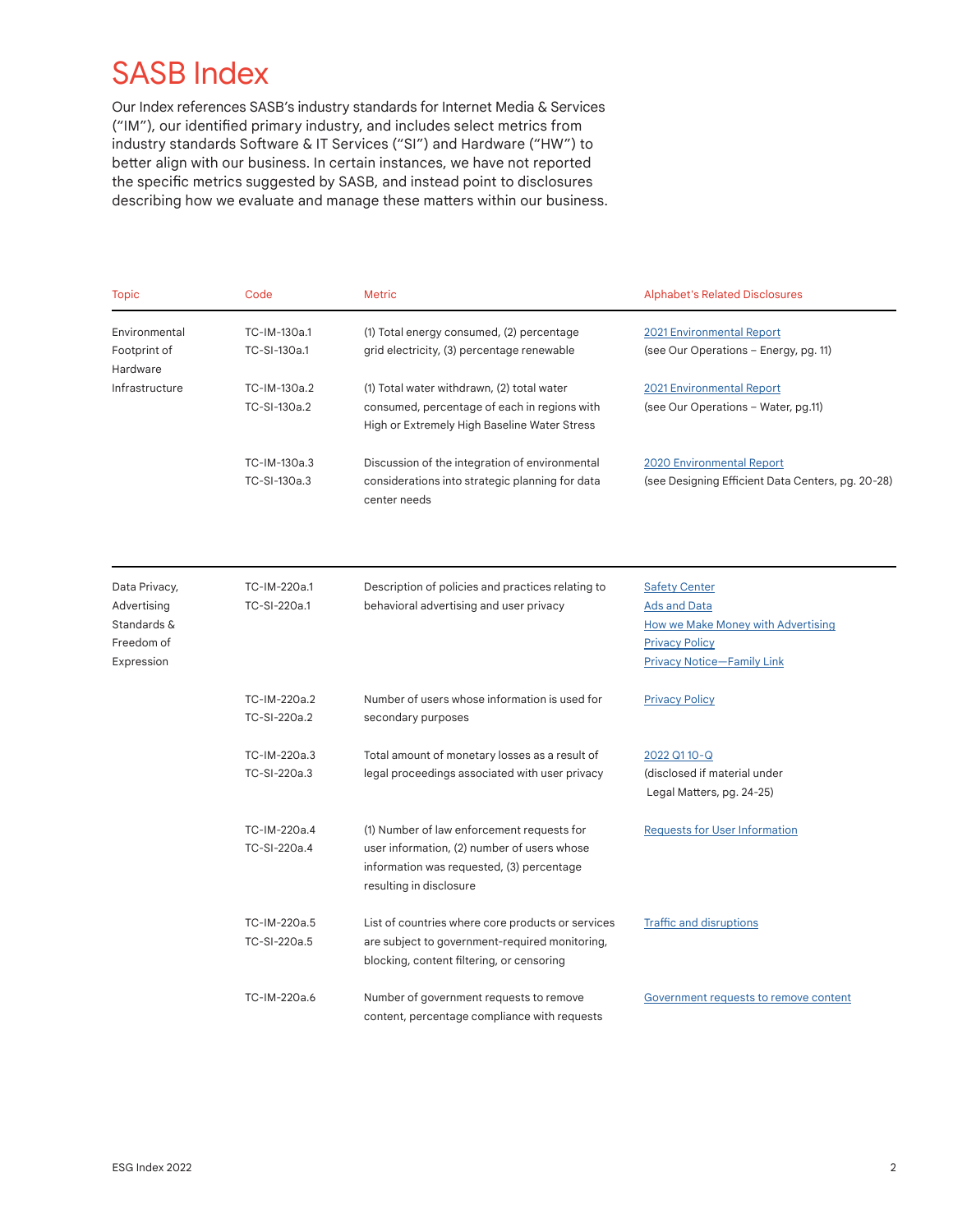| <b>Topic</b>                                                                                                                                                                   | Code                                         | <b>Metric</b>                                                                                                                          | <b>Alphabet's Related Disclosures</b>                                                                                                                                                                                                                   |
|--------------------------------------------------------------------------------------------------------------------------------------------------------------------------------|----------------------------------------------|----------------------------------------------------------------------------------------------------------------------------------------|---------------------------------------------------------------------------------------------------------------------------------------------------------------------------------------------------------------------------------------------------------|
| Data Security                                                                                                                                                                  | TC-IM-230a.1<br>TC-SI-230a.1                 | (1) Number of data breaches, (2) percentage<br>involving personally identifiable information (PII),<br>(3) number of users affected    | <b>Safety Center</b><br><b>Privacy Policy</b>                                                                                                                                                                                                           |
|                                                                                                                                                                                | TC-IM-230a.2<br>TC-SI-230a.2                 | Description of approach to identifying and<br>addressing data security risks, including use of<br>third-party cybersecurity standards  | 202110-K<br>(see Risks Related to our Industry, pg. 14-16)<br><b>Safety Center</b><br><b>Privacy Policy</b><br><b>Compliance Resource Center</b>                                                                                                        |
| <b>Product Security</b>                                                                                                                                                        | TC-HW-230a.1                                 | Description of approach to identifying and<br>addressing data security risks in products                                               | <u>202110-K</u><br>(see Risks Related to our Industry, pg. 14-16)<br><b>Safety Center</b><br><b>Privacy Policy</b>                                                                                                                                      |
| Employee<br>Recruitment,<br>Inclusion &<br>Performance /<br>Recruiting &<br>Managing a Global,<br>Diverse & Skilled<br>Workforce /<br><b>Employee Diversity</b><br>& Inclusion | TC-IM-330a.3<br>TC-SI-330a.3<br>TC-HW-330a.1 | Percentage of gender and racial/ethnic<br>group representation for (1) management,<br>(2) technical staff, and (3) all other employees | <b>2021 Diversity Annual Report</b><br>(see Looking Ahead, pg. 47-62)                                                                                                                                                                                   |
| Product Lifecycle<br>Management                                                                                                                                                | TC-HW-410a.1                                 | Percentage of products by revenue that contain<br>IEC 62474 declarable substances                                                      | 2020 Environmental Report<br>(see Building Better Devices and Services,<br>pg. 53-62)<br><b>Restricted Substances Specification</b>                                                                                                                     |
|                                                                                                                                                                                | TC-HW-410a.2                                 | Percentage of eligible products, by revenue,<br>meeting the requirements for EPEAT registration<br>or equivalent                       | <b>2020 Environmental Report</b><br>(see Consumer Hardware Devices, pg. 55-56)<br><b>Product Environmental Reports:</b><br>Pixel 6, Pixel 6 Pro, Pixel 5a with 5G, Pixel 5,<br>Pixel 4a (5G), and Pixel 4a                                              |
|                                                                                                                                                                                | TC-HW-410a.3                                 | Percentage of eligible products, by revenue,<br>meeting ENERGY STAR® criteria                                                          | <b>2020 Environmental Report</b><br>(see Consumer Hardware Devices, pg. 55-56)<br><b>Product Environmental Reports:</b><br>Pixelbook, Pixelbook Go, Pixel Slate,<br><b>Nest Learning Thermostat, Nest Thermostat</b><br>2020, and the Nest Thermostat E |
|                                                                                                                                                                                | TC-HW-410a.4                                 | Weight of end-of-life products and e-waste<br>recovered, percentage recycled                                                           | 2021 Environmental Report<br>(see Waste - data center hardware<br>refurbishment and reuse, pg. 11)<br>2020 Environmental Report                                                                                                                         |

(see Embedding Circularity, pg. 24)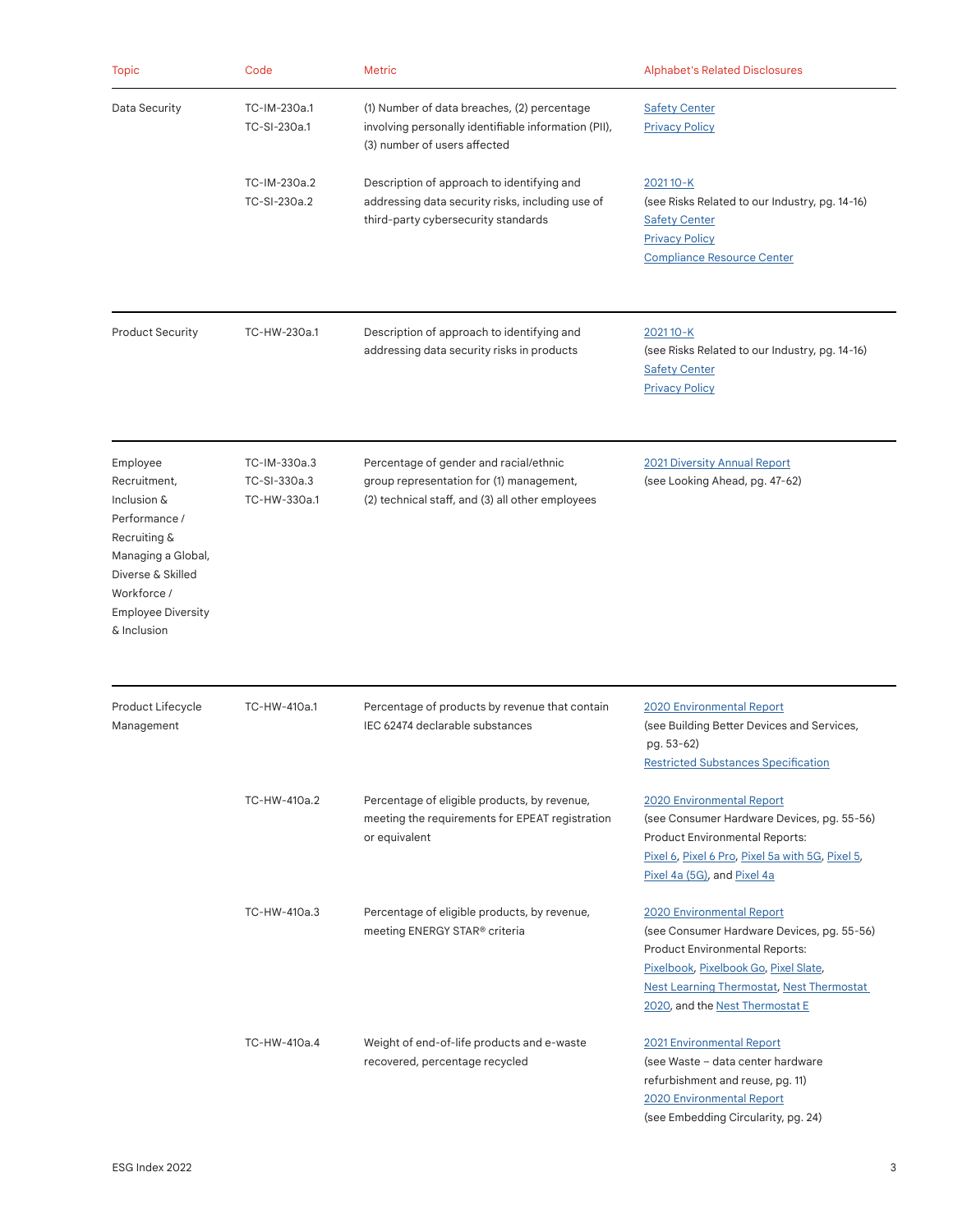| <b>Topic</b>                                                  | Code                         | <b>Metric</b>                                                                                                                                                                                                               | <b>Alphabet's Related Disclosures</b>                                                                                                                                             |
|---------------------------------------------------------------|------------------------------|-----------------------------------------------------------------------------------------------------------------------------------------------------------------------------------------------------------------------------|-----------------------------------------------------------------------------------------------------------------------------------------------------------------------------------|
| Supply Chain<br>Management                                    | TC-HW-430a.1                 | Percentage of Tier 1 supplier facilities<br>audited in the RBA Validated Audit Process<br>(VAP) or equivalent, by (a) all facilities and<br>(b) high-risk facilities                                                        | 2021 Supplier Responsibility Report<br>(see Expanding our Assessment Approach,<br>pg. 18; Using Audits to Identify-and Correct-<br>Noncompliance, pg. 19-20)                      |
|                                                               | TC-HW-430a.2                 | Tier 1 suppliers' (1) non-conformance rate<br>with the RBA Validated Audit Process (VAP) or<br>equivalent, and (2) associated corrective action<br>rate for (a) priority non-conformances and (b)<br>other non-conformances | 2021 Supplier Responsibility Report<br>(see Expanding our Assessment Approach,<br>pg. 18; Using Audits to Identify-and Correct-<br>Noncompliance, pg. 19-20; Appendix, Pg. 39-40) |
| Materials Sourcing                                            | TC-HW-440a.1                 | Description of the management of risks<br>associated with the use of critical materials                                                                                                                                     | 2021 Supplier Responsibility Report<br>(see Strengthening Communities, pg. 23-26)<br>2020 Conflict Minerals Report<br><b>Conflict Minerals Policy</b>                             |
| Intellectual Property<br>Protection &<br>Competitive Behavior | TC-IM-520a.1<br>TC-SI-520a.1 | Total amount of monetary losses as a<br>result of legal proceedings associated<br>with anticompetitive behavior regulations                                                                                                 | 2022 Q110-Q<br>(disclosed if material under<br>Legal Matters, pg. 24-25)                                                                                                          |
| Managing<br><b>Systemic Risks</b><br>from Technology          | TC-SI-550a.1                 | Number of (1) performance issues and (2) service<br>disruptions; (3) total customer downtime                                                                                                                                | <b>Traffic and disruptions</b>                                                                                                                                                    |
| Disruptions                                                   | TC-SI-550a.2                 | Description of business continuity risks related<br>to disruptions of operations                                                                                                                                            | 202110-K<br>(see Risk Factors, pg. 10-24)                                                                                                                                         |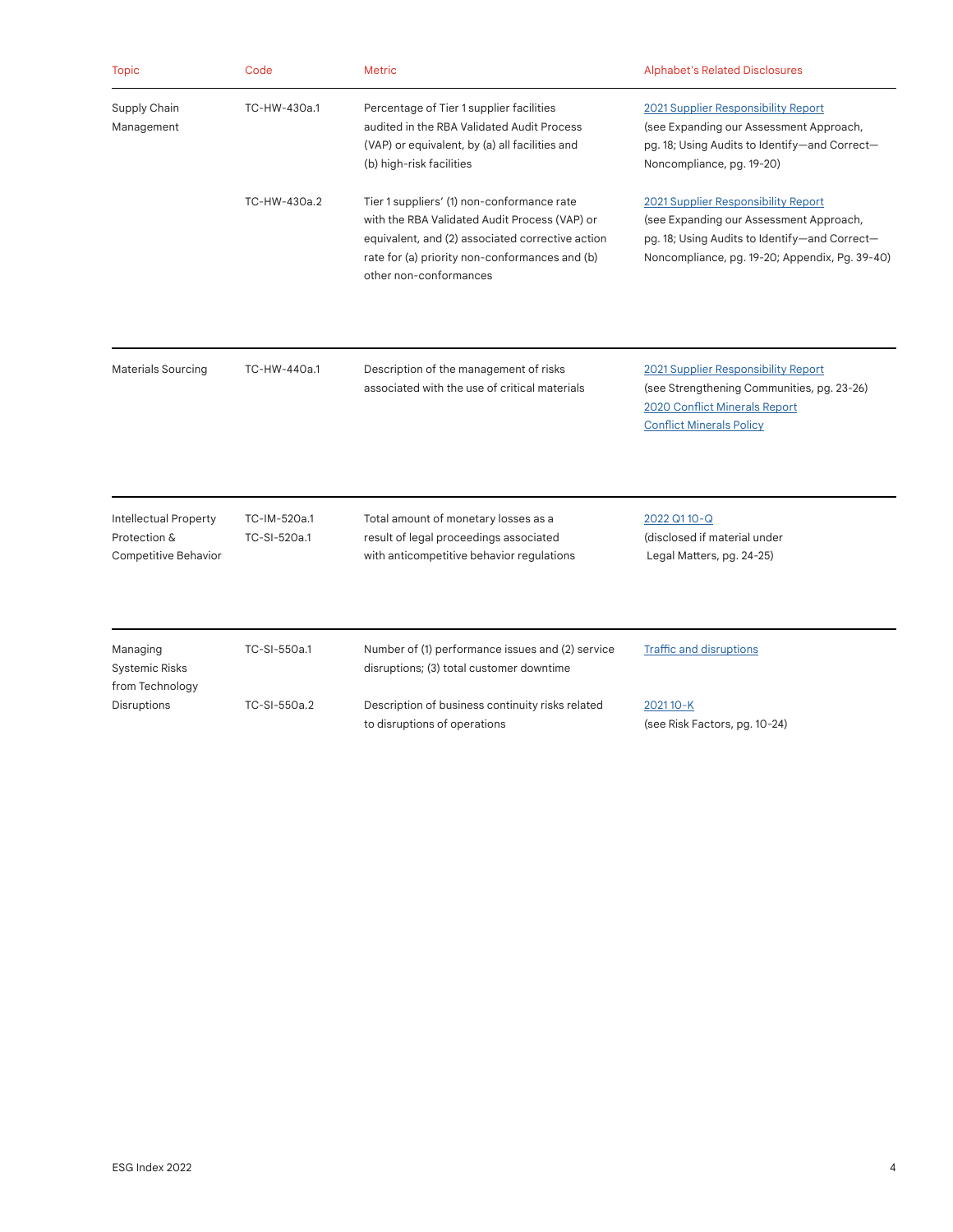## TCFD Index

Our Index builds on our longstanding practice of reporting our climate-related activities to the CDP and in our Environmental Reports. We have formally expressed our **[support](https://abc.xyz/investor/news/releases/2021/0420/)** for the TCFD reporting framework and its seven principles for climate disclosure. We believe that our voluntary disclosures on climate-related matters are consistent with the recommendations of the TCFD framework.

| <b>Core Elements</b>                                                                                                                                                       | <b>Recommended Disclosures</b>                                                                                                                                     | <b>Alphabet's Related Disclosures</b>                                                                   |
|----------------------------------------------------------------------------------------------------------------------------------------------------------------------------|--------------------------------------------------------------------------------------------------------------------------------------------------------------------|---------------------------------------------------------------------------------------------------------|
| Governance: Disclose the organization's<br>governance around climate-related risks<br>and opportunities                                                                    | Describe the board's oversight of climate-related<br>risks and opportunities                                                                                       | <b>Alphabet's Audit and Compliance</b><br>Committee's charter<br>2021 CDP Response<br>(C1.1a and C1.1b) |
|                                                                                                                                                                            | Describe management's role in assessing and<br>managing climate-related risks and opportunities                                                                    | 2021 CDP Response<br>(C1.2a)                                                                            |
| Strategy: Disclose the actual and potential<br>impacts of climate-related risks and<br>opportunities on the organization's<br>businesses, strategy, and financial planning | Describe the climate-related risks and<br>opportunities the organization has identified<br>over the short, medium, and long term.                                  | 2021 CDP Response<br>(C2.1a, C2.2a, C2.3a and 2.4a)                                                     |
| where such information is material                                                                                                                                         | Describe the impact of climate-related risks and<br>opportunities on the organization's businesses,<br>strategy, and financial planning.                           | 2021 CDP Response<br>(C3.1, C3.2a, C3.3, and C3.4)                                                      |
|                                                                                                                                                                            | Describe the resilience of the organization's<br>strategy, taking into consideration different<br>climate-related scenarios, including a 2°C or<br>lower scenario. | 2021 CDP Response<br>(C3.2a)                                                                            |
| Risk Management: Disclose how the<br>organization identifies, assesses, and<br>manages climate-related risks                                                               | Describe the organization's processes for<br>identifying and assessing climate-related risks.                                                                      | 2021 CDP Response<br>(C2.2, C3.2a)                                                                      |
|                                                                                                                                                                            | Describe the organization's processes<br>for managing climate-related risks.                                                                                       | 2021 CDP Response<br>(C2.1b, C2.2a and C2.3a)                                                           |
|                                                                                                                                                                            | Describe how processes for identifying,<br>assessing, and managing climate-related<br>risks are integrated into the organization's<br>overall risk management.     | 2021 CDP Response<br>(C2.2)                                                                             |